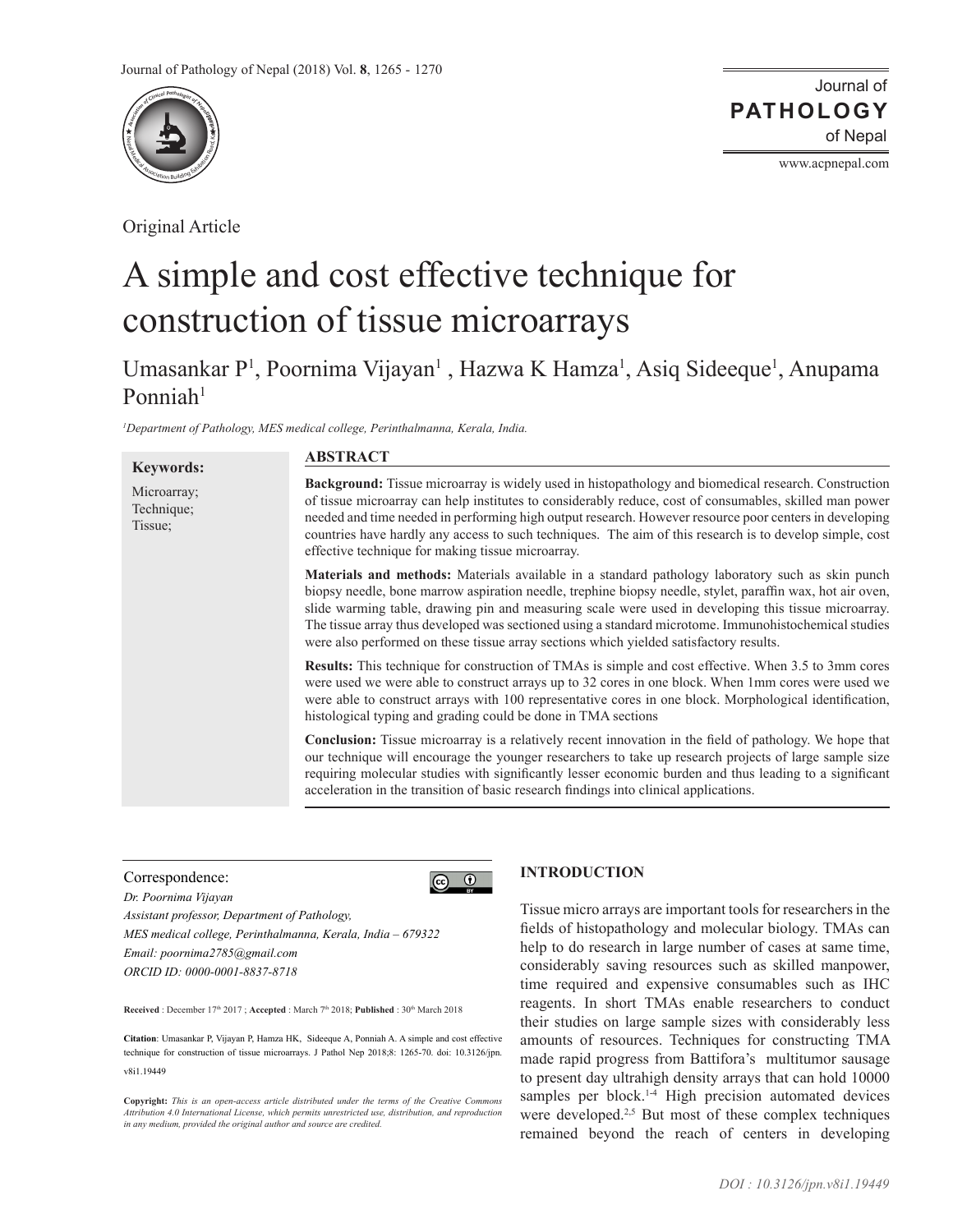

**Figure 1:** *(A)Punching a cold wax produces cracks (B) Punching warm wax block results in depressions in the cutting surface. (C & D) Recipient blocks having 8x4=32 and 7x14=98 slots (E) Making sure that anterior surface is exactly flat.*

countries, mainly due to economical constrains.

Our institute is a tertiary care center located in rural area in Kerala, India. We had little access to commercial TMA kits or automated devices, since most of these devices are costly. Hence we decided to develop in-house technique for constructing TMAs using various materials readily available in the hospital so as to encourage meaningful research in the institution.

# **MATERIALS AND METHODS**

The study was conducted in the Department of Pathology, M.E.S Medical College, Perinthalmanna, Kerala. The study was approved by the institutional ethics committee. Materials we used in the technique include skin punch biopsy needles of various bores varying from 3.5mm to 1mm, bone marrow aspiration needle, bone marrow trephine biopsy needle, the stylets, drawing pins, metric scale, transparent plastic sheet and paraffin wax. We also utilized some basic infrastructure available in the histopathology lab such as the hot air oven, slide warming table and microtome.

Construction of a recipient paraffin block was the first step. We made paraffin blocks by pouring molten wax into 'L blocks' or cassettes. When blocks were set and cool, using punch biopsy needles holes of the necessary diameter were made. But much to our dismay, the technique lead to development of cracks in the recipient blocks (fig.1A).

So we modified the technique by piercing the blocks when the wax is set, but still warm. Now we were to able pierce through the wax without cracking it. But then we had another challenge. Repeated piercing in the warm wax block lead to depressions and unevenness of the cutting surface. Unevenness of the cutting surface will result in incomplete representation or absence of many tissue cores in the sections (fig. 1B). We devised two solutions. One was to pierce from posterior aspect of the blocks, resting the cutting surface on a flat plane such as glass plate or tile (fig. 1C). Other technique was to make the cutting surface of the block exactly flat using microtome, after making the holes through anterior (cutting) surface itself. Metric scale and drawing pin was used to draw coordinates on the surface so that the holes are aligned in coordinates. This made identification and numbering of the slots possible.

Next step was to identify the area of interest on a paraffin embedded tissue block. The area of interest is identified on the H&E stained slide by the pathologist, looking through microscope. Area of interest is encircled using permanent marker pen, by looking through the light microscope (under the scanner power). A piece of transparent plastic sheet measuring 3 x 2cms was placed over the H&E slide. An outline of the entire tissue section was made on the transparent plastic sheet, by super imposing the sheet over the slide (using a permanent marker pen, fig. 2A-C). The area of interest was also marked over the plastic sheet by encircling the area using the marker pen. The corresponding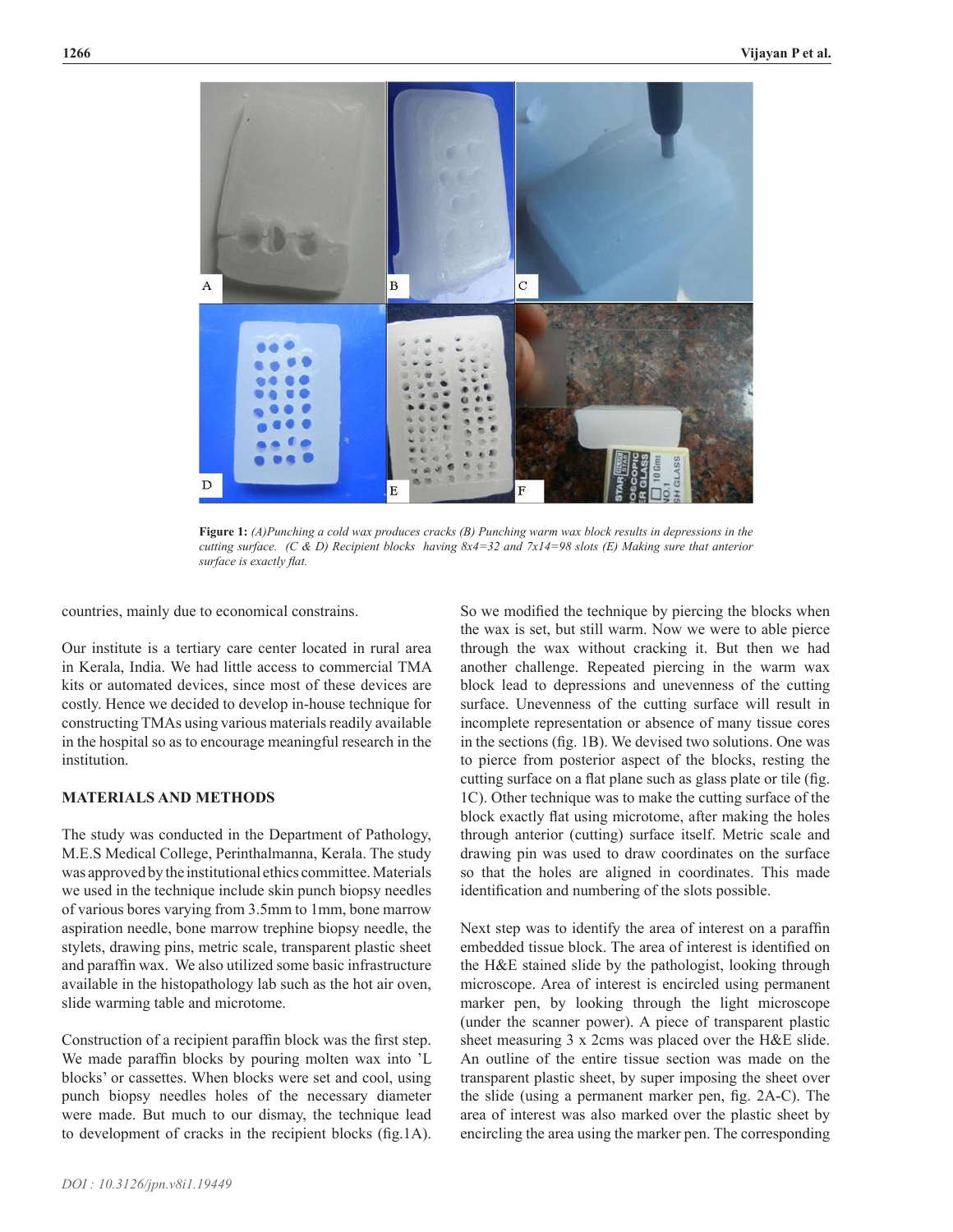

**Figure 2:** *(A&B) Area of interest is encircled on the slide by looking under microscope. A plastic sheet is superimposed on the H&E slide. Outline of section is drawn using a marker pen. Area of interest is also marked. (C) The plastic sheet is superimposed on the corresponding tissue embedded paraffin blocks. Outlines in the sheet and block are matched. (D) Area of interest is marked using a drawing pin. (E) Area of interest is punched out using skin punch biopsy needle.* 

paraffin embedded tissue block was taken. The plastic sheet with outlines of section and the area of interest was superimposed over the block. Shapes and contours of the outline on the plastic sheet were compared with that of the block and exact alignment was attempted. So we have the block and the plastic sheet with the outline marked, superimposed over the tissue. The exact area of interest was marked over the block by making marks on the block using a drawing pin, piercing through the encircled 'area of interest' marked on the superimposed plastic sheet (Fig. 2A-C). By the above detailed method we had our area of interest marked on the block.

Next step was to transfer the area of interest from 'donor block' to the 'recipient block'. Skin punch biopsy needles, trephine biopsy needle or bone marrow aspiration needle were used for the purpose. If needle had beveled tip, it was made even by using metal cutters. The area of interest was punched out, and the same was inserted into the recipient blocks, by pushing them with help of stylets (fig. 2D, E).

Insertion was done through the flat anterior (cutting) surface of the recipient block. A register was maintained to identify the position of slots and the tissue in that slot. When all the cores were inserted into the recipient block, the block was turned down, so that the anterior or cutting surface faces an exactly flat surface, such as a glass sheet or a tile (fig. 3A). Then we pushed the inserted cores through the posterior aspect so that, TMAs get aligned perfectly on a plane on the cutting surface (fig. 3A). Molten wax was poured on the posterior aspect and was smeared on the cutting surface. We attempted taking tissue sections from these blocks using microtome. But then we observed two snags 1) loss of some of the TMAs, leaving holes in the sections 2) folding of TMAs. We understood that the reason was lack of binding between the TMAs and the 'recipient' blocks. We got rid of the snags by heating the blocks with inserted arrays at 65C for 5-7 minutes each twice, in hot air oven. Melting and binding of paraffin in the TMA cores and recipient block was ensured by the aforementioned procedure.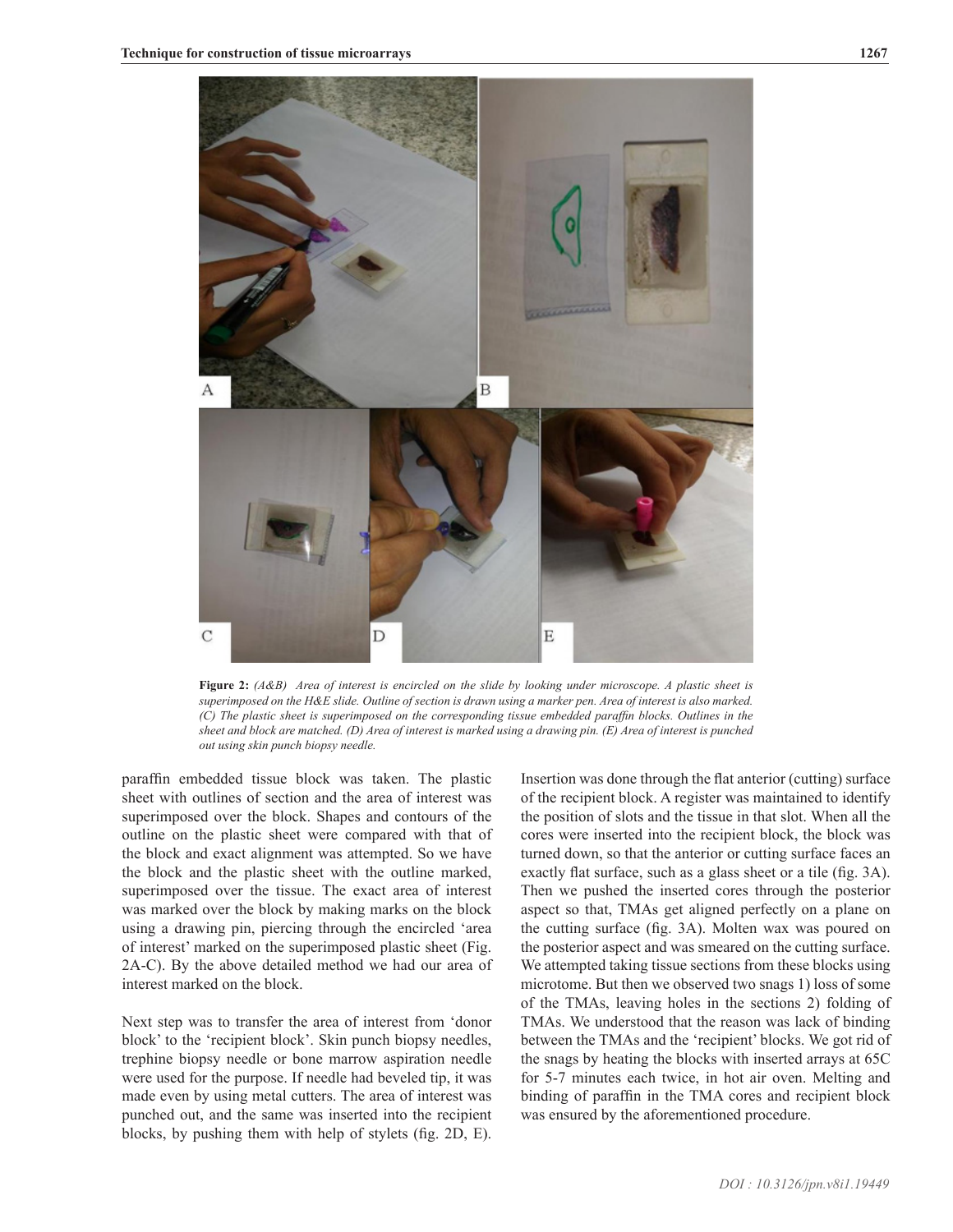

*Figure 3: (A) Cores are pressed from the posterior aspect after keeping them on a flat surface, so that they get aligned on the anterior aspect.( B) TMA constructed by above mentioned procedure. (C) H&E slide of TMA. (D) Skin punch biopsy needle and bone marrow aspiration needle.* 

With the above mentioned procedure we were able to get consistent good quality TMA sections. For the purpose of numbering and core identification, a few slots can be left blank. A data sheet of inserted cores depending on the positions and their histopathology lab numbers should always be maintained.

Our in-house protocol for construction of TMA consists of four main steps:

- Preparation of donor block
- Preparation of recipient block
- Transferring the tissue into recipient block
- Heating the recipient block 'annealing'

## **RESULTS**

Using the above mentioned method we were able to construct TMA sections. When 3.5 to 3mm cores were used we were able to construct arrays up to 32 cores in one block . When 1mm cores were used we were able to construct arrays with 100 representative cores in one block (fig. 3B, C). Most of the cores were retained in the sections. Thus we could successfully make TMAs using easily available materials like skin punch biopsy needle, bone marrow aspiration needle and other materials usually seen in most histopathology laboratories. Morphological identification, histological typing and grading could be done in TMA sections also (fig.4A,D). Immunohistochemical (IHC)

analysis was also done in the TMA sections. Results were satisfactory (fig. 4 B,C,E,F).

#### **DISCUSSION**

Microarray is a basically technique for organizing minute amounts of biological samples on a solid support. Tissue microarrays are composite paraffin blocks constructed by extracting cylindrical tissue core biopsies from different paraffin donor blocks and re-embedding these into a single recipient (microarray) block at defined array coordinates.<sup>6</sup>

There are numerous advantages to tissue microarray over standard techniques. A standard histological section is 3-5mm thick, and after primary diagnosis it can be cut 50- 100 times depending upon the skill of the histo-technician. Thus, each such archived paraffin block yields a material for a maximum of 100 assays. If this same block is processed for optimal microarray construction it could routinely be needle biopsied 200-300 times or more depending on the size of the tumor in the original block. Thus this technique essentially amplifies the limited tissue resource. TMAs provide scope for simultaneous analysis of a very large number of specimens. TMAs also ensure experimental uniformity, by ensuring that the entire cohort may be analyzed in one batch on a single slide. Hence, variables such as antigen retrieval, temperature, incubation times, washing procedure, and reagent concentration are standardized for the entire cohort. TMAs are amenable to a wide range of techniques including histochemistry, immunohistochemistry, in-situ hybridization techniques and even tissue micro-dissection techniques. Very small amounts of reagent and less number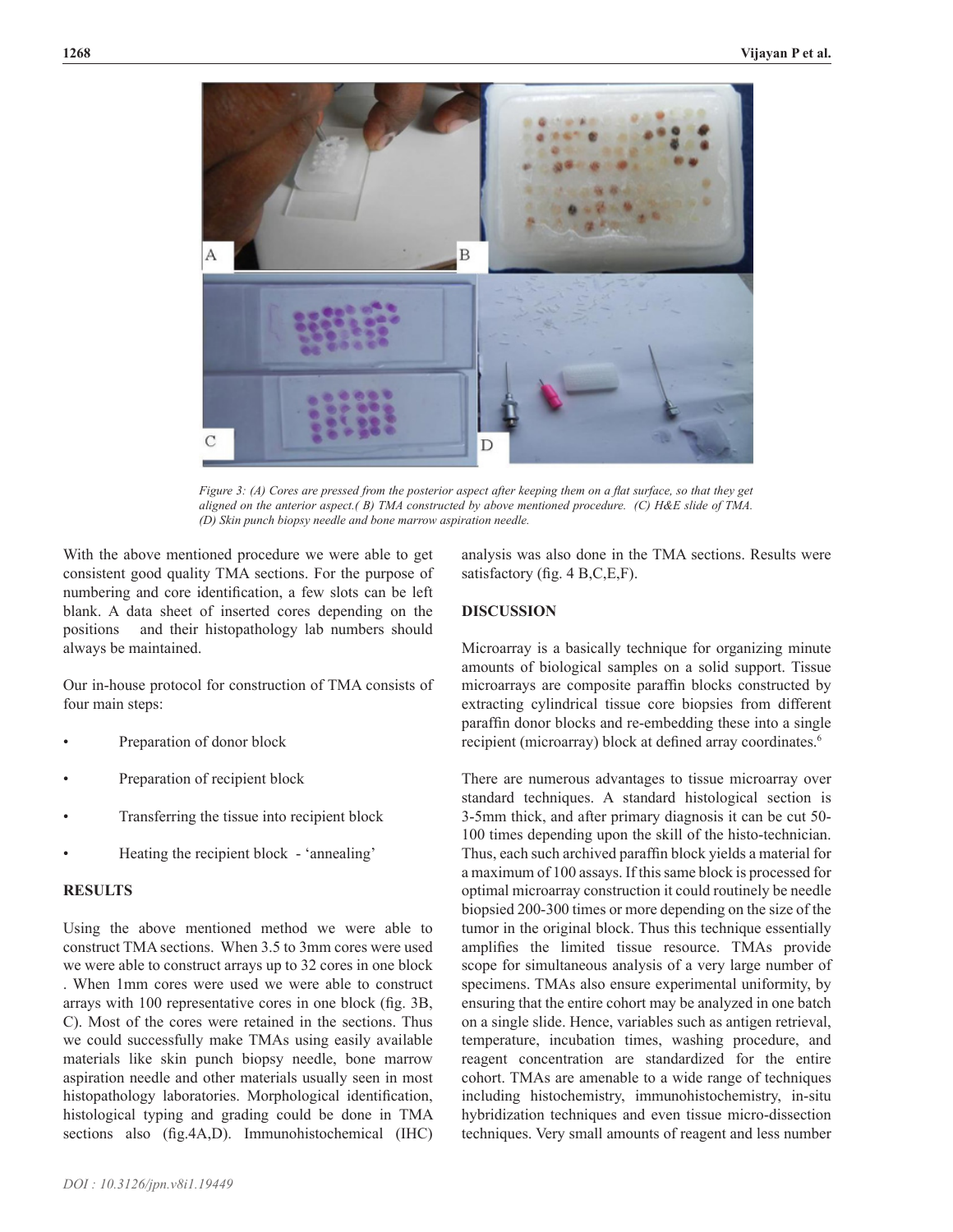

*Figure 4: (A&D ) 2.5 mm core from carcinoma breast. Histological characteristics and grading can be done. ( B&E) Progesterone Receptor IHC marker showing strong positivity in carcinoma breast 2.5mm core. (C&F) HER 2 Neu IHC marker showing 3+ positivity in carcinoma breast. (IHC stain)*

of skilled laboratory personel is necessary when compared to standard techniques. Another major advantage is that the original block may be returned to the patient after retrieving few needle cores from it without destroying it.7

One of the most common arguments against tissue microarray cited is that the small cores sampled may not be representative of the whole tumor, particularly in Hodgkin lymphoma. However, many studies have showed excellent concordance between tissue microarray spots and whole sections in immunohistochemical studies of multiple tumor types.<sup>8</sup> Parker et al<sup>9</sup> compared the ER receptor status and found the results of microarray core for estrogen receptors (Positive/Negative) were the same as the results of the whole sections of the tumors in 96% of cases. In our institution too we conducted a pilot study on 32 cases of breast carcinoma and assessed each of their molecular subtype using our simplified tissue microarray technique. Immunohistochemical staining using ER, PR, Her2 and Ki67 were performed on TMAs and the results were concordant with those performed on whole sections.

One of the major drawbacks of tissue microarrays is its high costs which limits its use in general practice in many countries.10 Many researchers have made efforts to devise cost effective methods and have used bone marrow biopsy needle, other needles and even mechanical pencil tip needles for the same.<sup>11</sup> Here, we too have attempted to develop a TMA technique in our institution so as to enable young researches in our institution to take up research projects involving large sample size, which they wouldn't otherwise take up due to cost factor. The technique that we have developed in our laboratory for construction of TMAs is cheap, effective, uses only infrastructure and consumables

usually available in all histopathology laboratories and does not need specialized equipment. Hence this technique is suitable for use in laboratories in developing countries and resource poor centers. It can be put to good use in various research projects requiring immunohistochemistry and insitu hybridization techniques.

## **CONCLUSION**

Tissue microarray is a relatively recent innovation in the field of pathology which is anticipated to become a widely used tool for all types of tissue-based research and has a range of potential applications in basic research, prognostic oncology and drug discovery. But, commercially available TMAs are very expensive and the beyond reach of researches, more so in developing countries like India. So, we have developed a cheap and effective technique in our laboratory for construction of TMAs using only infrastructure and consumables that are readily available in most histopathology laboratories. We hope that our technique will encourage the younger researchers to take up research projects of large sample size requiring molecular studies with significantly lesser economic burden and thus leading to a significant acceleration in the transition of basic research findings into clinical applications.

# **ACKNOWLEDGEMENTS**

We thank Mrs Jisha, Mrs Menshi and Ms Saleena for all the help extended to aid this study.

### **Conflict of Interest:** None